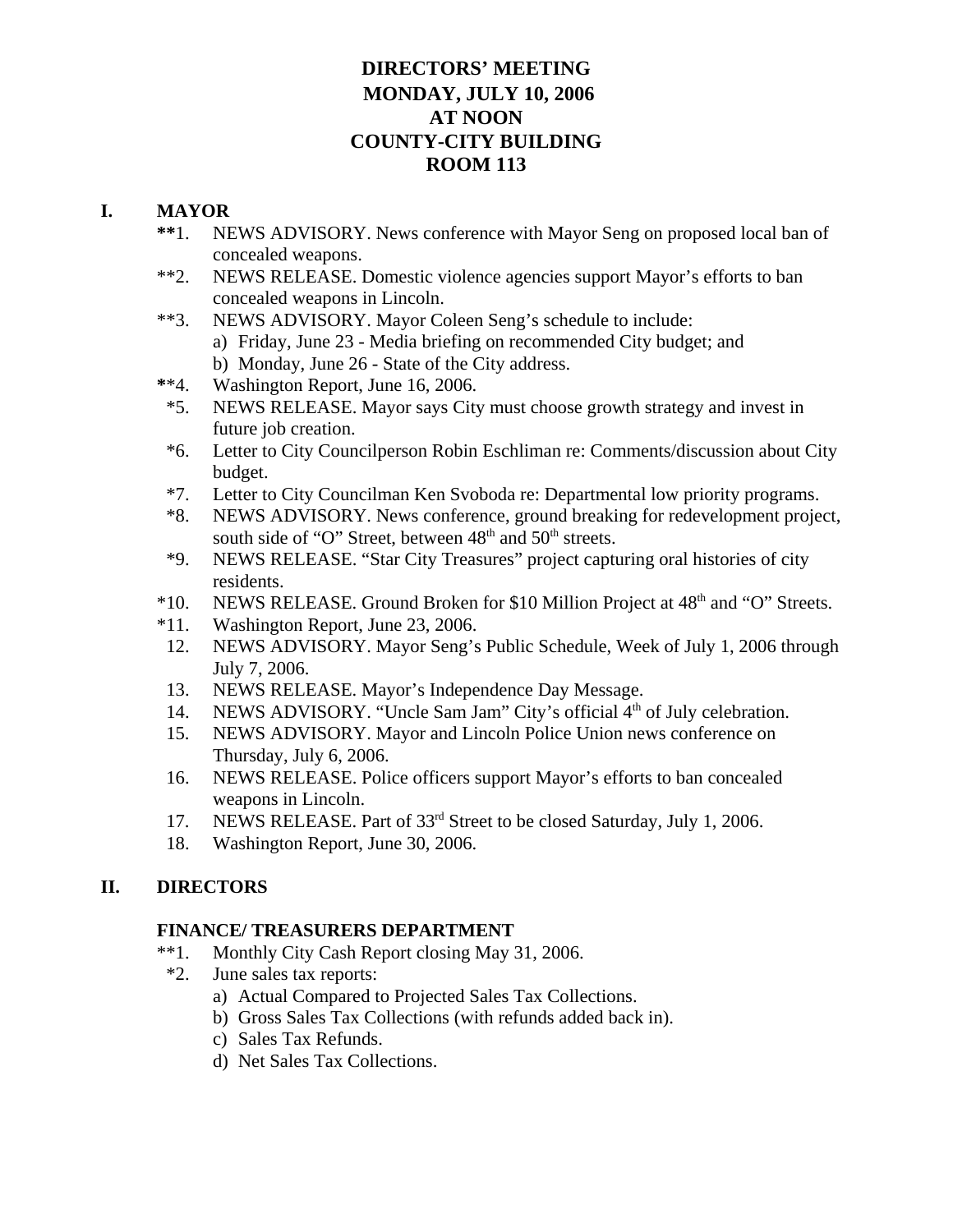# **HEALTH DEPARTMENT**

- \*\*1. Community Health Endowment announces recipients of annual awards.
- $*2$ . July 4<sup>th</sup> Pet Safety.

# **PLANNING**

- \*1. Heritage Lakes  $3<sup>rd</sup>$  Addition Final Plat #05005. Generally located at South 95<sup>th</sup> Street and Pine Lake Road.
- \*2. Thompson Creek 2nd Addition Final Plat #06007. Generally located at Thompson Creek Boulevard and Nashway Road.
- 3. Bike lane public meeting. Thursday, July 13, 2006 at the Energy Square Building,  $11<sup>th</sup>$  and "O" Streets, Room 101, at 5:00 pm to 7:00 pm.

# **PLANNING COMMISSION FINAL ACTION**

 \*1. Special Permit No. 06037. (Friedens Lutheran Church - 540 D Streets) Resolution No. PC-01003.

#### **PUBLIC WORKS**

- \*\*1. PUBLIC WORKS AND UTILITIES ADVISORY. Water Capital Improvement Project No. 700275, "L" Street 6<sup>th</sup> to 9<sup>th</sup>. NOTE: Has been put on hold until further notice. Questions contact Steve Faust at 441.8413.
- \*\*2. Memo from Dennis Bartels, Engineering Services, in answer to Eschliman's questions on cost-benefit numbers for two proposed annexations and developments.
- \*\*3. Highland View Annexation Agreement, 06R-114. Street construction estimates.
- \*\*4. Master Planning Open House on the Deadmans Run Watershed.
- \*5. PUBLIC WORKS AND UTILITIES ADVISORY. Water Capital Improvement Project # 700273. Eleventh Street; L - Lincoln Mall.
- \*6. PUBLIC WORKS AND UTILITIES ADVISORY. Storm Sewer bond issue project to start. Project #702190.
- 7. PUBLIC WORKS AND UTILITIES ADVISORY. Storm Sewer bond issue project to start. Project #702194.
- 8. PUBLIC WORKS AND UTILITIES ADVISORY. Public meeting for Peterson Park Water Quality Improvement Pond, Thursday, July 13, 2006. Project #702231.
- 9. Resolution ordering sidewalk construction.

# **URBAN DEVELOPMENT**

 \*1. Street and Alley Vacation No. 05010, East/West Alley, 100 feet east of vacated 49th Street between Prescott and Lowell Avenues.

#### **WEED CONTROL**

\*\*1. Combined Weed Program, May 2006 Monthly Report.

# **III. CITY CLERK**

\*1. Sidewalk Issue; 06R-123. Email from Bryan Oakeson.

# **IV. COUNCIL REQUESTS/CORRESPONDENCE**

# **JON CAMP**

\*1. Email from Bob Fillaus re: Reduce tax and fee burden for wage earners.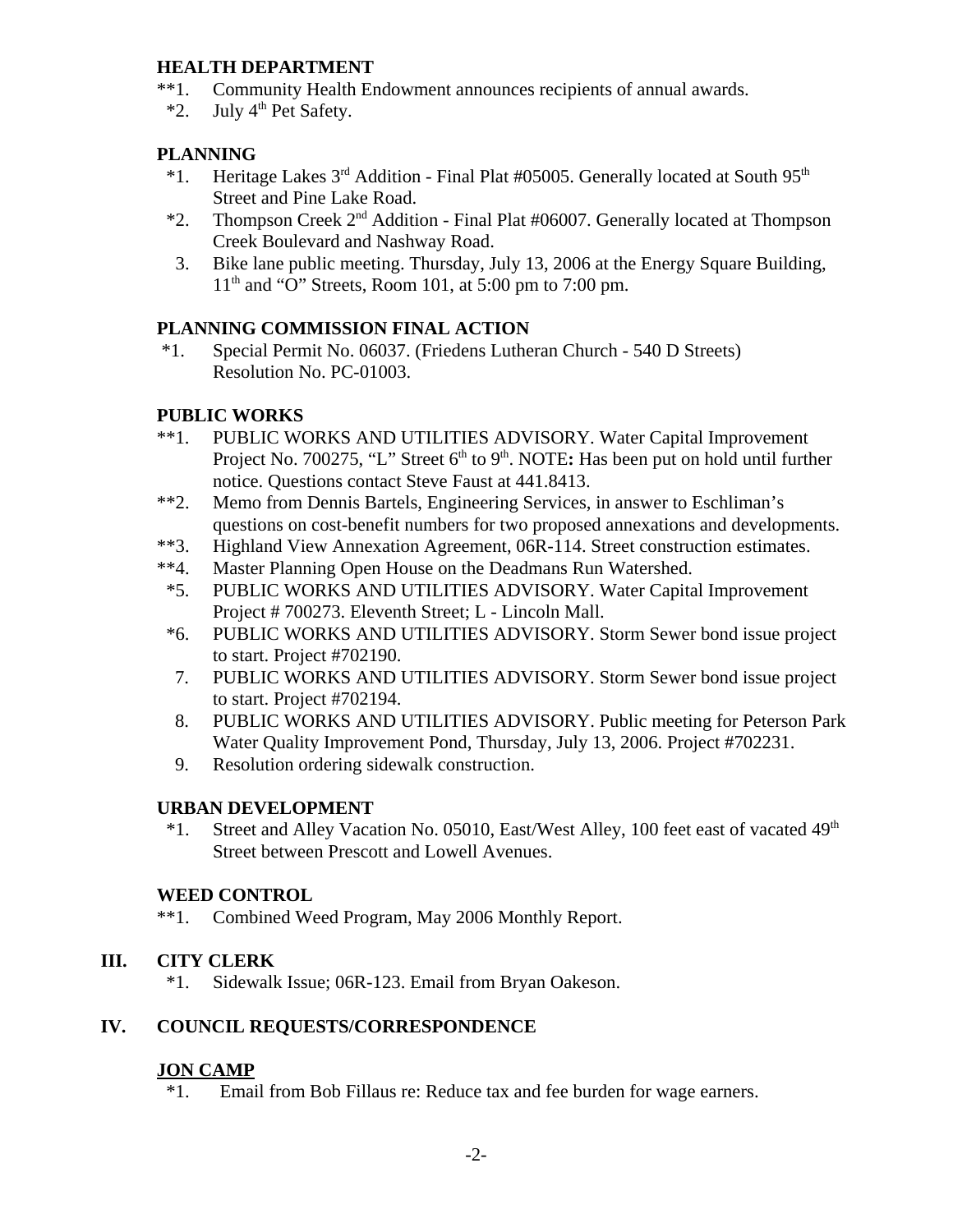- \*2. Email from Bryan Jones re: Do not support proposal of taking full advantage of recent property tax revaluations and not lowering city's levy on property.
- 3. Email from Jean Yost re: Lincoln taxes causes couples to move out of state.
- 4. Letter from Mary E. Geisler re: Suggestions on 1) ambulance service, and 2) possible arena location.

# **ROBIN ESCHLIMAN**

- \*\*1. Article on "Supreme Court Rules Against Excessive Regulation" for affordable housing in two wetlands cases.
- \*2. Letter from Robin Eschliman to City Directors, June 23, 2006.
- \*3. Letter from Bonnie Coffey/Lincoln-Lancaster Women's Commission, "Concealed Carry Law Issues".
- 4. "Put the Brakes on Keno!" petition with 53 names collected by Ginger Colton.
- 5. "Put the Brakes on Keno!" petition with 11 names.

# **PATTE NEWMAN**

- \*\*1. Response from Randy Hoskins, Public Works City Traffic Engineer, on traffic light at 33rd and Holdrege Streets.
- \*\*2. Request to Dana Roper, City Attorney/Karl Fredrickson & Marc Rosso, Public Works - RE: Graffiti - (RFI#39 - 06/22/06)

# **V. MISCELLANEOUS**

- \*\*1. Email from Norman Stimbert re: Citizens paying high taxes and has suggestions on the City, Mayor, and County members being more fiscal problem solvers.
- \*\*2. Email from Mike Washington re: Supports Planning Commission's approval of Greg Sanford's permit for soil mining.
- \*\*3. Email from Stephen J. and Jeanne L. Nazario re: Opposed to sidewalks in the Edenton South Neighborhood.
- \*\*4. Email from Beatty Brasch re: Pitfalls of the "Stop Overspending in Nebraska" petition.
- \*\*5. Email from Susan Merrill re: Status of an animal shelter for the city.
- \*\*6. Email from Mary Emmons re: Developer fees.

# **Miscellaneous -- Opposed to the Mayor's Conceal Carry Ban Received week of July 3, 2006**

- \*1. Email from Don Bougger.
- \*2. Email from Scott Sandquist.
- \*3. Email from Ronnie Olson.
- \*4. Email from Joe Binge.
- \*5. Email from Shirley R. Anderson.
- \*6. Email from Sam Rupp. (Two copies received on same day)
- \*7. Email from John Swancara.
- \*8. Letter received from Clarice M. Lawson.
- \*9. Memo received from John Turner.

# **Miscellaneous –Received week of July 3, 2006**

- \*1. "Put The Brakes On Keno" Signatures of people opposed to new Keno locations. Two pages, 21 names.
- \*2. Letter received from Wavell Marcsisak, re: Thoughts on continued hike in property tax. (Distributed to Council Members on 06/26/06)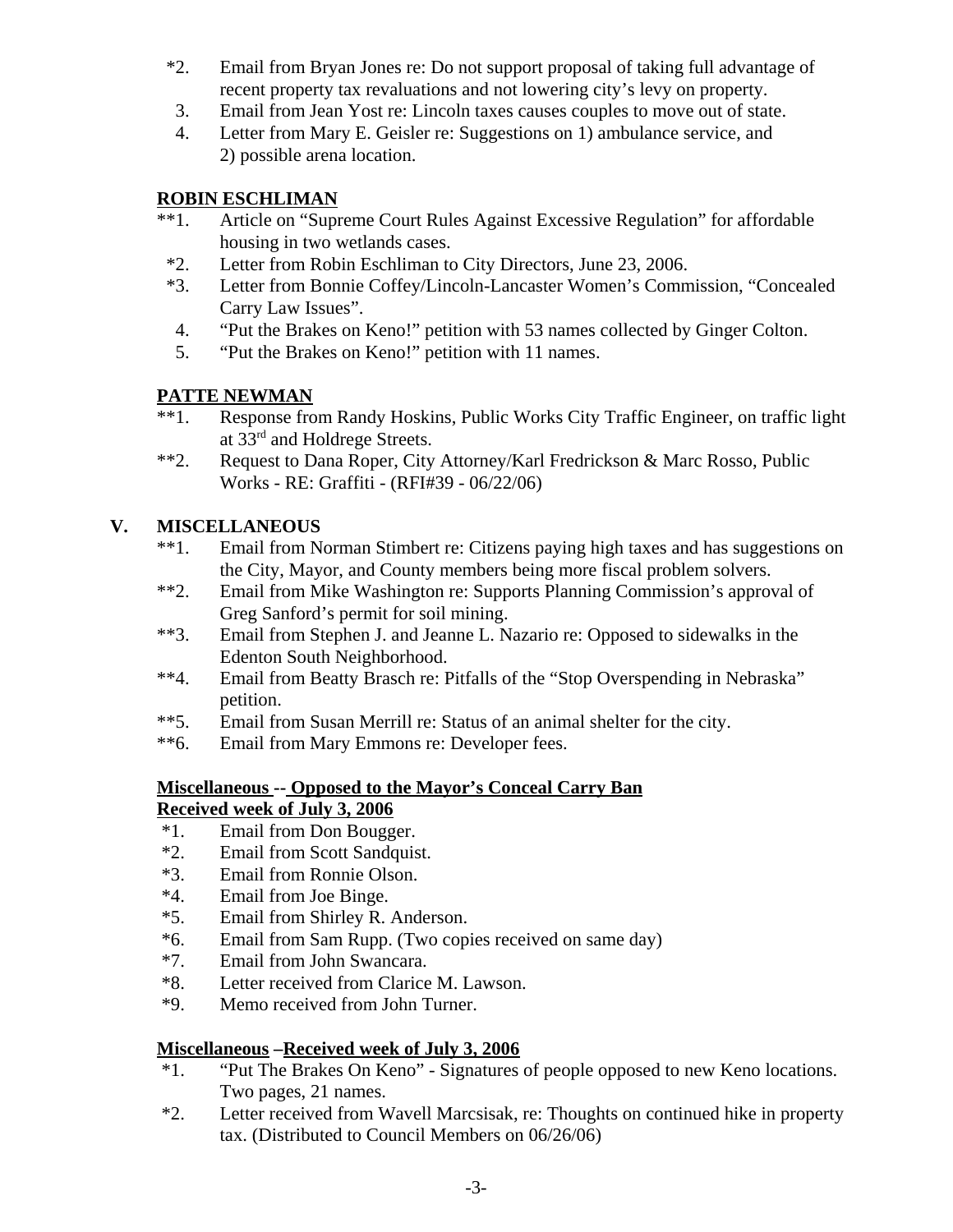- \*3. Email from Kay Ballard re: Sidewalk issue Desire that a sidewalk not be put in on the south side of Stevens Ridge Road.
- \*4. Email from Marilyn Hoskins, re: Suggestions after listening to the Mayor's proposed budget.
- \*5. Email from Jayne Sebby re: Property tax levy rate must be reduced and proposed city budget slashed to a reasonable, affordable rate.
- \*6. Email from Joel Christiansen re: Budget concerns.
- \*7. Email from Daylene Kollmorgen re: Do not use 100% of mill levy concerning Mayor's budget, believe it would be irresponsible.
- \*8. "Put The Brakes On Keno" Signatures of people opposed to new Keno locations. One page, 6 names.
- \*9. Email from Ryan Burger re: Need for left turn lights for north and south traffic at 14<sup>th</sup> and Superior Streets.
- \*10. Email from Tanya Forney re: Proposed sidewalks and maintenance of existing sidewalks.
- \*11. Email from Gary Zellweger re: Fireworks in Lincoln.
- \*12. Email from Ron Ritchey re: Property taxes. Work and find way to make spending cuts and reduce amount of taxes.

#### **Miscellaneous –Received week of July 10, 2006**

- 1. Email from the InterLinc Action Center re: taxes and budget. High budget for libraries and parks and little for health.
- 2. Email from the InterLinc Action Center re: finding additional cuts to lower the tax burden, and not raising the mill levy.
- 3. Email from Charles Sepers re: cutting the budget. Possibly look at the buses, libraries police bicycle patrols and fines.
- 4. Information received from the Nebraska SOS (Stop Overspending -Coalition-Supporters) re: Judge rules in favor of petitioners to circulate on public property.
- 5. Email from Richard E. Goodman, Ph.D. re: Support Mayor Seng's proposal to ban the carrying of concealed weapons.
- 6. Email from Marj Manglitz re: Support for the ban on concealed weapons.
- 7. Email from Joseph Turner re: Anti-illegal immigration initiative for the City of San Bernardino, CA.
- 8. Email from Evoynel M. Olson re: Support the ban on concealed weapons.
- 9. Email from Allen V. Thomsen re: Illegal fireworks, noise, hardship on animals.
- 10. Email from Jackie Wells re: do not ban the conceal carry ordinance.
- 11. Email from Jean Sanders re: Ban firework sales to all but professional fireworks handlers.

# **VI. ADJOURNMENT**

# **\*\* HELD OVER FROM JUNE 26, 2006 \* HELD OVER FROM JULY 3, 2006**

F:\FILES\CITYCOUN\WP\da071006.wpd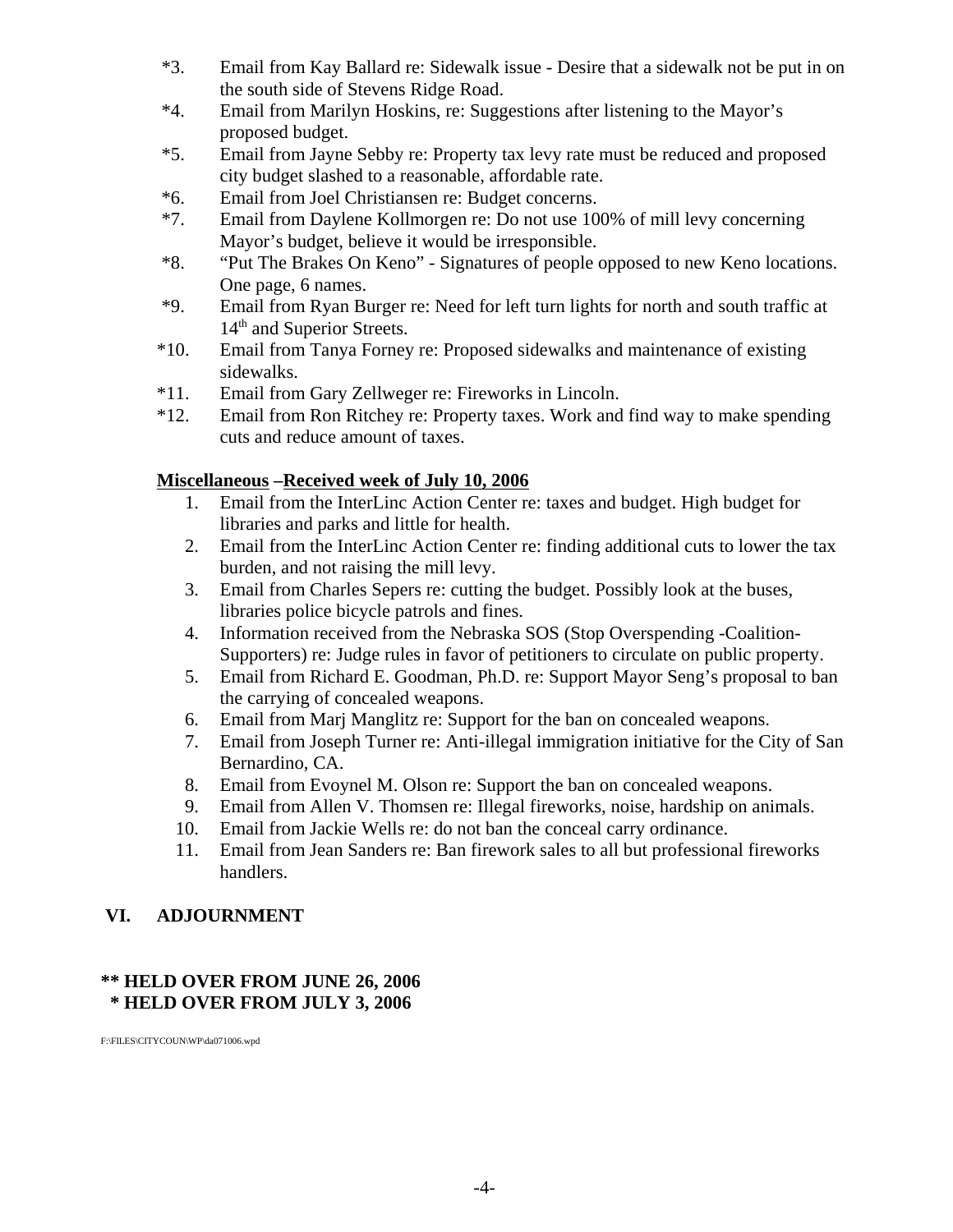#### **DIRECTORS' MEETING MINUTES MONDAY, JULY 10, 2006 AT 12:00 - NOON COUNTY/CITY BUILDING CONFERENCE ROOM 113**

**Council Members Present:** Patte Newman, Chair**;** Ken Svoboda, Robin Eschliman, Jon Camp, Annette McRoy.

**Council Member Absent:** Jonathan Cook, Dan Marvin, Vice-Chair.

**Others Present:** Mayor Coleen Seng, Mark Bowen, Ann Harrell, Rick Hoppe, Darl Naumann, Lin Quenzer, Mayor's Office; City Clerk Joan Ross; Dana Roper, City Attorney; Directors and Department Heads; Tammy Grammer, City Council Staff; Deena Winter, Lincoln Journal Star Representative, and Coby Mach, LIBA.

#### **I. MAYOR -**

Mayor Coleen Seng reported the  $4<sup>th</sup>$  of July event at Oak Lake was great, had a huge turn out, it was a very positive event. We have a great deal to be thankful for with Jerry Shorney and Dave Norris, Parks & Recreation Department, Police Department, Public Works, and the Jaycees who spent a lot of time on it and with the Lincoln's Symphony Orchestra.

Also, she wanted to point out on the  $4<sup>th</sup>$  of July event there was a lot of entertainment with no expense to taxpayers because the fireworks were paid for privately and the Symphony was funded privately.

She wanted to compliment the Parks & Recreation Department because last week she was in four different parks and our parks really look good in spite of the fact they're trying their very best to keep up with the grass growing.

Mayor Seng mentioned Ann Harrell has a report to give on Antelope Valley tours. *[Ann Harrell handed out material to Council.]* Ann Harrell stated the material she handed out to Council are the combined public comments that we received on the comment cards from the Antelope Valley tours. At the top the first few where you see a number behind it that is how many people choose that to describe the tour, so we were very pleased with how the public reacted to the tours. It gives you some insight of how people are feeling about the project and about their opportunity to visit the project and learn more about it. *[Copy of the material on file in the City Council Office - RE: Combined Comments from All Tours.]* 

Nicole Fleck-Tooze (Public Works & Utilities) stated in regards to Items 17 & 18 on their Agenda today which are the agreements relative to the South Beltway. We have been visiting with the County Attorney's Office and we would like to request Council to continue the public hearing on these items until August  $7<sup>th</sup>$ .

A reminder on Item 19, we have a request to withdraw this item which is the agreement with the State Department of Roads. Ms. Newman asked how did Item 19 end up there? Ms. Tooze replied I think a misunderstanding on our part in terms of what the reimbursement dollars could be used for and a way of timing. Our understanding had been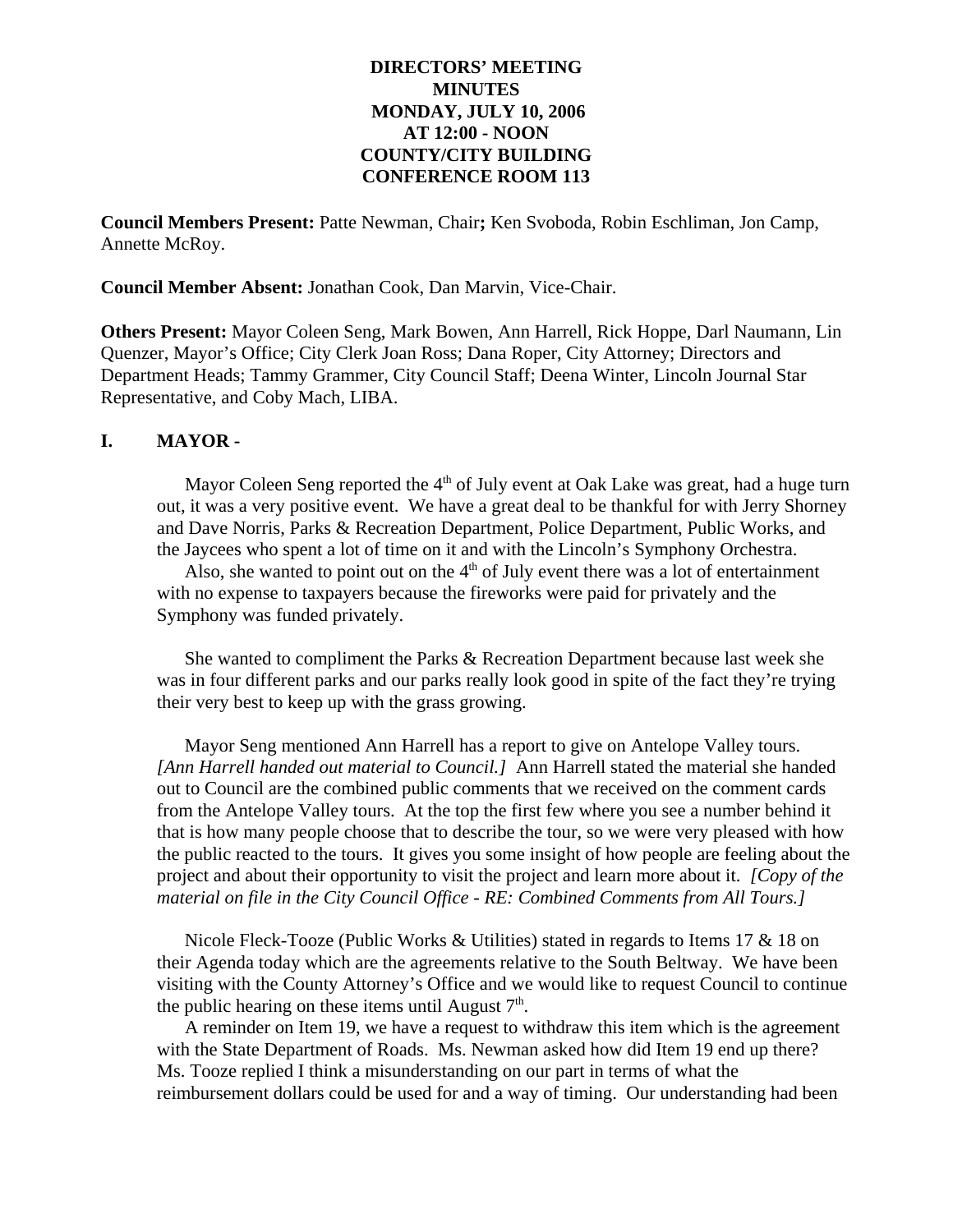that we could be reimbursed later after the project was complete even by a couple years later and that's not the case, you've got to be reimbursed immediately after the project completion. So, the timing of that means those dollars are already earmarked for other projects, we don't get any less in Federal funds or State fund or past refunds, but we'll do those for other projects. That was shown in the CIP and the TIP entirely with local funds. Ms. Newman questioned but is it normal that a street light on Pioneers meets Federal funds anyway or it is because you are doing actual widening. Karl Fredrickson (Public Works & Utilities Director) stated the Feds have what they call innovative finances in their rules and regulations and what it says is you used to be that you had to have the work the federal money there day one when you start. What they've said is you can do the work with your own money if you get all the approvals and everything done to start with and then should there become extra money somewhere in the Federal Highway Program you can ask to be reimbursed for work that has been done prior before. Ms. Eschliman questioned does this mean the project will not move forward at all or just that you have to regroup and figure out how to fund it. Ms. Tooze responded we had already identified the funding locally with our local funds, so nothing will change in that regard the project will move forward.

Marvin Krout (Planning Director) stated Items 11 & 12 on their Agenda today which are having to do with  $84<sup>th</sup>$  & Rokeby, the agreements are still being drafted and the applicant is asking for a two week deferral.

Mayor Seng stated she also wanted to talk a little bit about the fire trucks. I have heard being in the news media that some Council members were unhappy that I did not come and talk to them prior to meeting with the press. We were following your schedule and then I found out that you had a half hour free in there, I wished we would have known that before we would have been there first to tell you and then I would of done it.

Now, we're going to have two different investigations going on as well we will have folks out working with EDM and there will be a group of people dealing with EDM and talk of going over those steps. Also, we will have some mechanics and people from purchasing and attorney Steve Huggenberger who has worked on this all the way through and Don Herz. We will have Police doing an investigation to see if there's anything that has been mishandled, Police Chief Tom Casady will be in charge of that investigation and he will have his own group taking a look at it and Don Taute (Personnel Director) will be looking at the Personnel side of it. So, we will have both Police and Personnel doing their investigations. I have heard that some of you have already been critical of Don Taute doing it, and I want you to know that he is probably the best person in the world to be doing it because he does know what our City regulations are to take a look at what has been going on. Mayor Seng stated she's also taking names for people that can be acting Fire Chief for a short interim time, and if Council has any names that you might like to give her I would be glad to take them that she will be starting to look at those folks. I would encourage you all to lower the political side of this and to do what is good for the City of Lincoln and that means not talking all the time with the news media and making allegations and we need to be very-very serious about this. Ms. Newman asked Mayor Seng how long do you estimate this investigation will take? Mayor Seng replied don't know, we'll see what we turn up.

Mr. Camp commented couple questions, Coleen, first of all you mentioned that the Police Department is going to do an investigation and I was kind of curious. My understanding is former Chief Spadt is out there today cleaning out his office is he being supervised while he's doing that, and has his computer been secured. Mayor Seng stated there was talk of that on Friday. Rick Hoppe stated the Chief's computer was secured as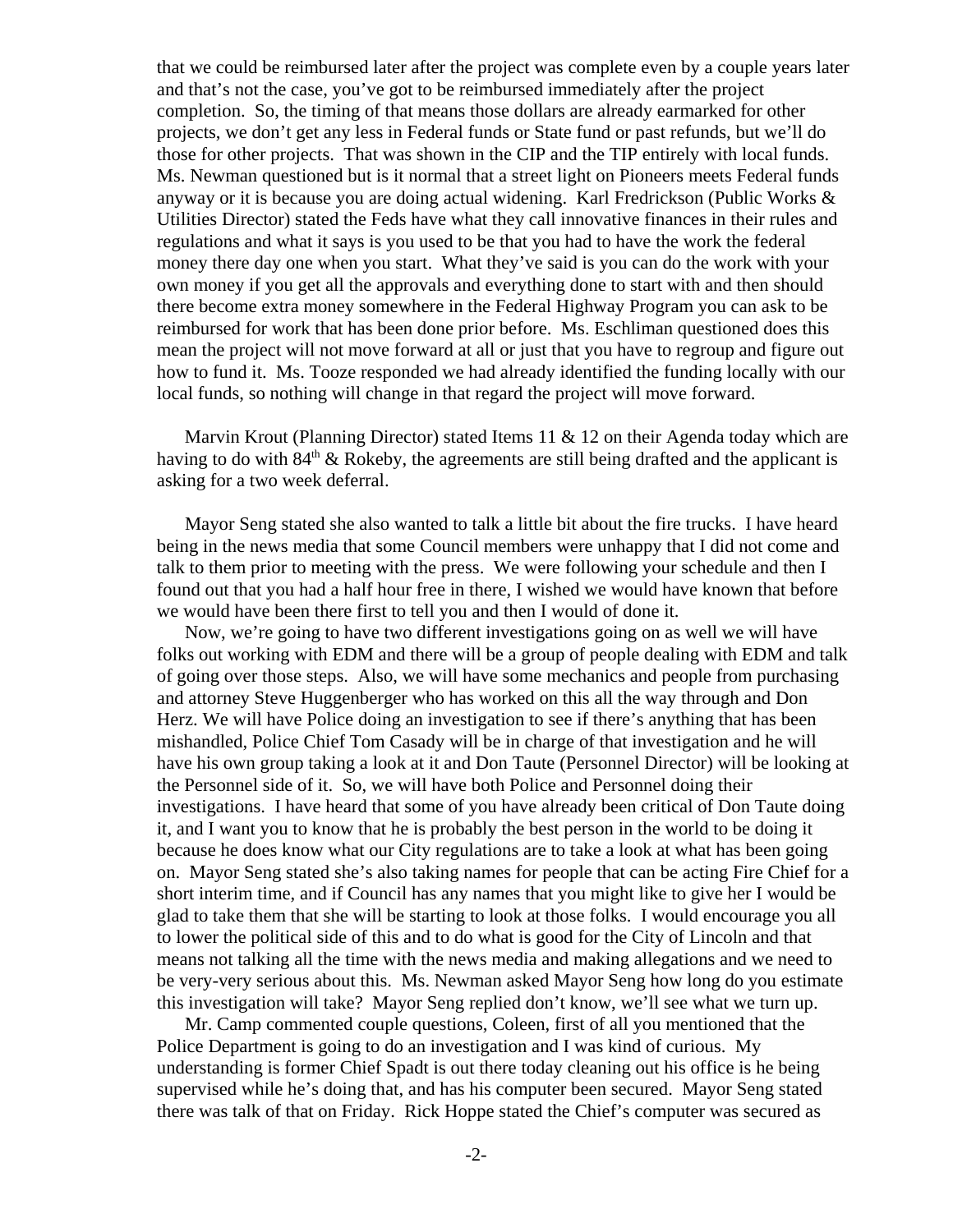was the Assistant Chief's and Engineer Mr. Klein those three were secured on Friday right after the announcement. Mr. Camp commented are you sure. Mr. Hoppe commented am I sure about the computers being secured, I took the word of Don Herz, who I believe is here, and has talked to IS (Information Services). Don Herz (Finance Director) replied that's correct. Don Taute (Personnel Director) commented he received the same notification from IS this morning. Mr. Camp commented okay, I understood that he was in his office and the computer was there and he was unsupervised. Mr. Taute stated the access has been disabled. Mr. Camp stated okay is anyone supervising to clean up his office. Mr. Taute responded I don't know. Mr. Camp commented under the circumstances wouldn't it be a prudent thing to do. Mr. Taute stated I don't know whether that would be appropriate for me to be doing that or not, I was not directed by the Mayor's Office to do so. Mr. Camp commented Mayor wouldn't that be an appropriate thing to do given the circumstances. Mayor Seng stated I don't know, we thought that if we were securing the computers that we were taken care of what needed to be. Mayor Seng mentioned again, she would really welcome any names that Council might have. Mr. Camp commented can we give you Mike Merwick if you haven't already gotten it. Mayor Seng commented I have already asked that once to have it done personally and not publicly, thank-you that's all.

- **\*\***1. NEWS ADVISORY RE: News conference with Mayor Seng on proposed local ban of concealed weapons. — NO COMMENTS
- \*\*2. NEWS RELEASE RE: Domestic violence agencies support Mayor's efforts to ban concealed weapons in Lincoln. — NO COMMENTS
- \*\*3. NEWS ADVISORY RE: Mayor Coleen Seng's schedule to include: NO **COMMENTS** 
	- a) Friday, June 23 Media briefing on recommended City budget; and
	- b) Monday, June 26 State of the City address.
- **\***\*4. Washington Report June 16, 2006. NO COMMENTS
- \*5. NEWS RELEASE RE: Mayor says City must choose growth strategy and invest in future job creation. — NO COMMENTS
- \*6. Letter to City Councilperson Robin Eschliman RE: Comments/discussion about City budget. — NO COMMENTS
- \*7. Letter to City Councilman Ken Svoboda RE: Departmental low priority programs. — NO COMMENTS
- \*8. NEWS ADVISORY RE: News conference, ground breaking for redevelopment project, south side of "O" Street, between  $48<sup>th</sup> \& 50<sup>th</sup>$  streets. — NO COMMENTS
- \*9. NEWS RELEASE RE: "Star City Treasures" project capturing oral histories of city residents. — NO COMMENTS
- \*10. NEWS RELEASE RE: Ground Broken for \$10 Million Project at  $48<sup>th</sup> \& ^{\circ}$ °C' Streets. — NO COMMENTS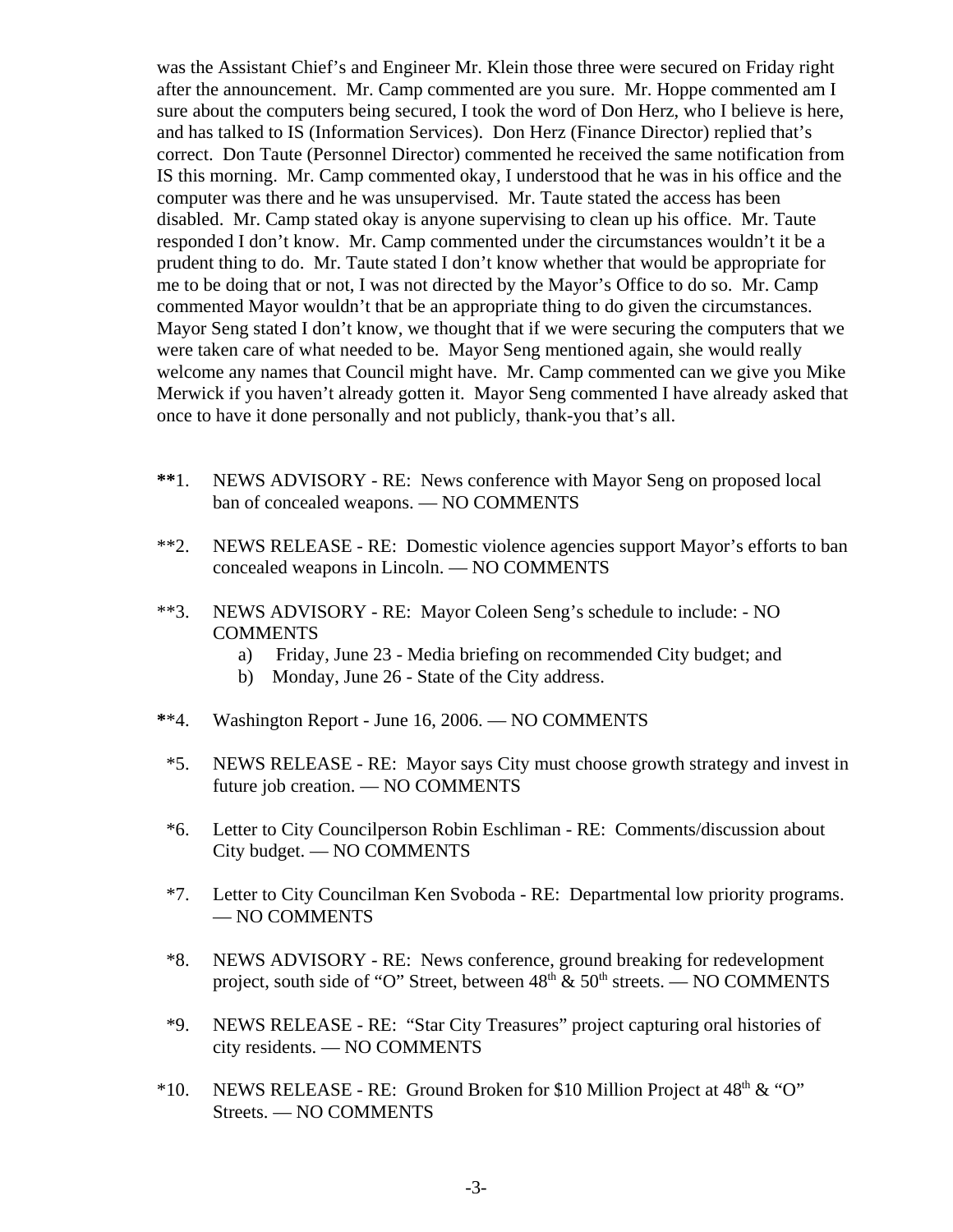- \*11. Washington Report June 23, 2006. NO COMMENTS
- 12. NEWS ADVISORY RE: Mayor Seng's Public Schedule, Week of July 1, 2006 through July 7, 2006. — NO COMMENTS
- 13. NEWS RELEASE RE: Mayor's Independence Day Message. NO **COMMENTS**
- 14. NEWS ADVISORY RE: "Uncle Sam Jam" City's official 4<sup>th</sup> of July celebration. **—** NO COMMENTS
- 15. NEWS ADVISORY RE: Mayor & Lincoln Police Union news conference on Thursday, July 6, 2006. — NO COMMENTS
- 16. NEWS RELEASE RE: Police officers support Mayor's efforts to ban concealed weapons in Lincoln. — NO COMMENTS
- 17. NEWS RELEASE RE: Part of 33rd Street to be closed Saturday, July 1, 2006. NO COMMENTS
- 18. Washington Report June 30, 2006. NO COMMENTS

# **II. DIRECTORS**

#### **FINANCE/ TREASURERS DEPARTMENT**

- \*\*1. Monthly City Cash Report closing May 31, 2006. NO COMMENTS
- \*2. June sales tax reports:
	- a) Actual Compared to Projected Sales Tax Collections. NO COMMENTS
	- b) Gross Sales Tax Collections (with refunds added back in). NO COMMENTS
	- c) Sales Tax Refunds. NO COMMENTS
	- d) Net Sales Tax Collections. NO COMMENTS

# **HEALTH DEPARTMENT**

- \*\*1. Community Health Endowment announces recipients of annual awards. NO COMMENTS
- $*2.$  July 4<sup>th</sup> Pet Safety. NO COMMENTS

# **PLANNING**

- $*1.$  Heritage Lakes 3<sup>rd</sup> Addition Final Plat #05005-Generally located at South 95<sup>th</sup> Street & Pine Lake Road. — NO COMMENTS
- $*2$ . Thompson Creek  $2<sup>nd</sup>$  Addition Final Plat #06007-Generally located at Thompson Creek Boulevard & Nashway Road. — NO COMMENTS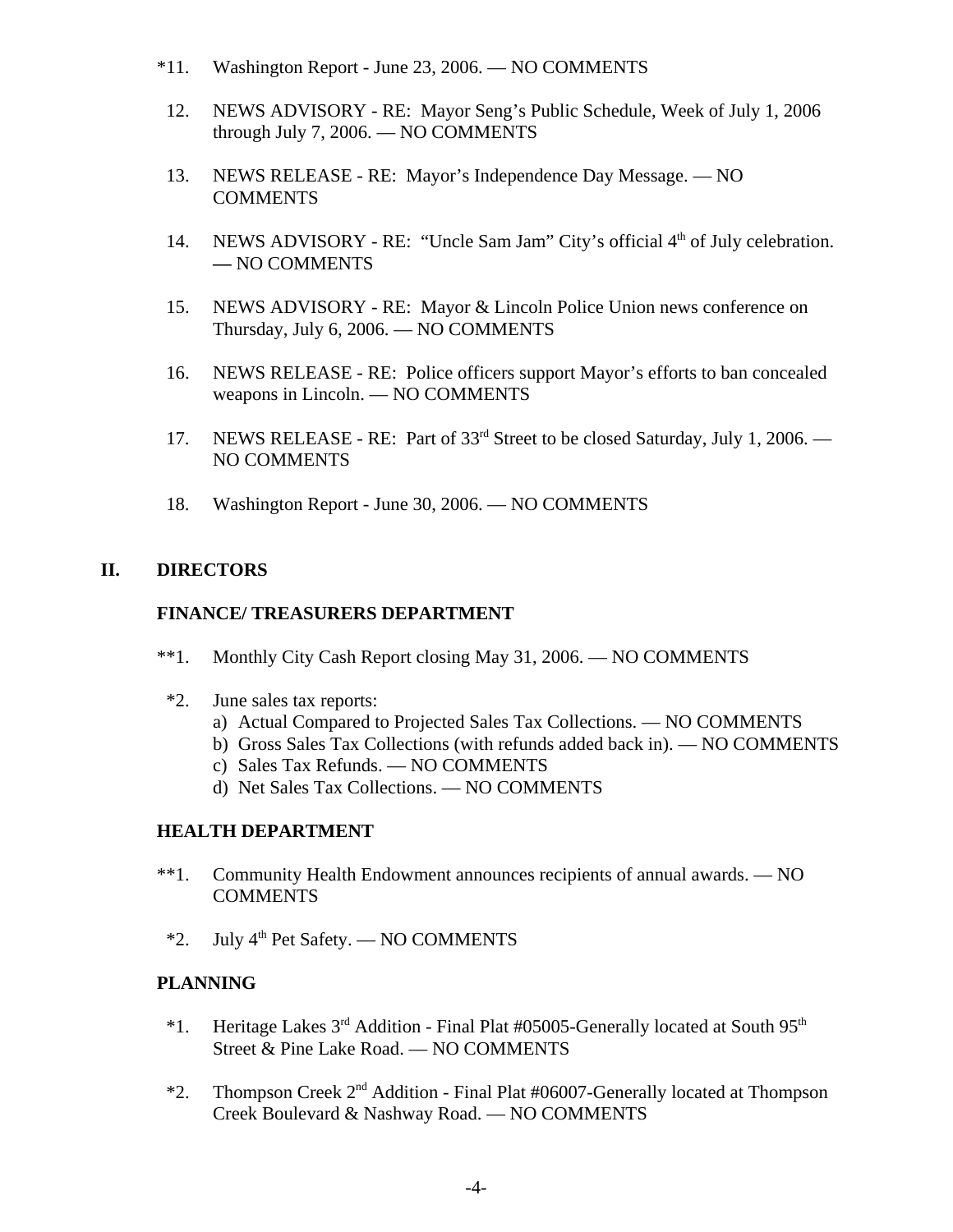3. Bike lane public meeting. Thursday, July 13, 2006 at the Energy Square Building,  $11<sup>th</sup>$  & "O" Streets, Room 101, from 5:00 pm to 7:00 pm. — NO COMMENTS

# **PLANNING COMMISSION FINAL ACTION** .....

 \*1. Special Permit #06037 (Friedens Lutheran Church - 540 D Streets) Resolution No. PC-01003. — NO COMMENTS

# **PUBLIC WORKS**

- \*\*1. ADVISORY RE: Water Capital Improvement Project #700275, "L" Street  $6<sup>th</sup>$  to  $9<sup>th</sup>$ - NOTE**:** Has been put on hold until further notice. — NO COMMENTS
- \*\*2. Memo from Dennis Bartels, in answer to Eschliman's questions on cost-benefit numbers for two proposed annexations and developments. — NO COMMENTS
- \*\*3. Highland View Annexation Agreement 06R-114 Street construction estimates. NO COMMENTS
- \*\*4. Master Planning Open House on the Deadmans Run Watershed. NO COMMENTS
- <sup>\*5.</sup> ADVISORY RE: Water Capital Improvement Project #700273, 11<sup>th</sup> Street; L -Lincoln Mall. — NO COMMENTS
- \*6. ADVISORY RE: Storm Sewer bond issue project to start Project #702190. NO COMMENTS
- 7. ADVISORY RE: Storm Sewer bond issue project to start Project #702194. NO COMMENTS
- 8. ADVISORY RE: Public meeting for Peterson Park Water Quality Improvement Pond on Thursday, July 13, 2006 - Project #702231. — NO COMMENTS
- 9. Resolution ordering sidewalk construction. NO COMMENTS

# **URBAN DEVELOPMENT**

\*1. Street & Alley Vacation #05010, East/West Alley, 100 feet east of vacated  $49<sup>th</sup>$ Street between Prescott & Lowell Avenues. — NO COMMENTS

# **WEED CONTROL**

\*\*1. Combined Weed Program - May 2006 Monthly Report. — NO COMMENTS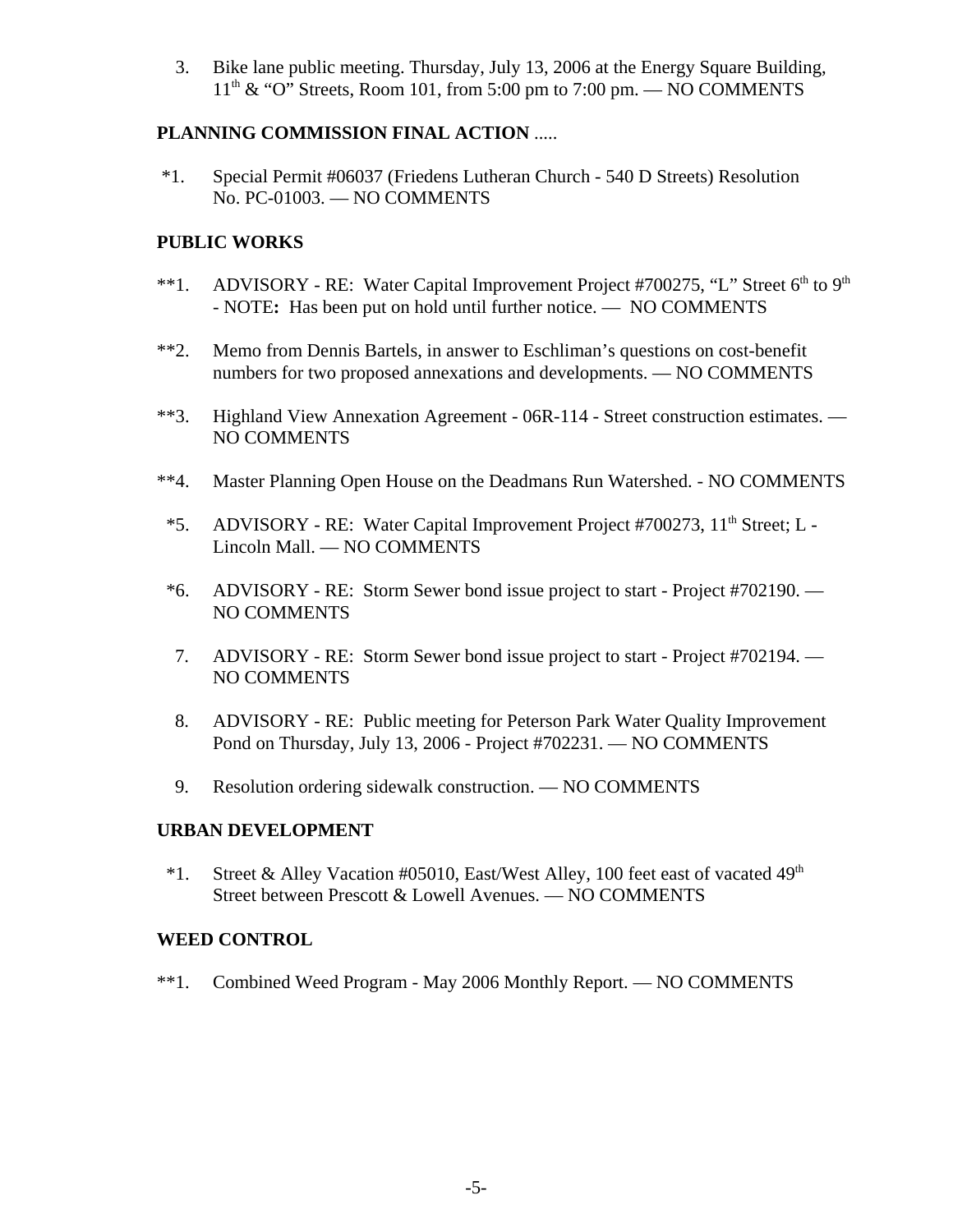City Clerk Joan Ross stated on their Agenda today under 'Public Hearing-Liquor Resolutions' items will be called together in pairs, Items 1 & 2; Items 3 & 4; Items 5 & 6; Items 7 & 8; Items 9 & 10. *[See Formal Council Agenda of July 10<sup>th</sup> for descriptions of these items.]* 

Items 11 & 12 you are already know about and then the two week deferral I would probably ask if you were going to continue the public hearing and make it  $3<sup>rd</sup>$  Reading or  $2<sup>nd</sup>$ Reading again. Noting, to Council, which you have done on some occasions, so you can let me know at the Formal Council Meeting. *[#11, 06-86, Authorizing execution and delivery of the Development Agreement between the City and various owners for the development of approximately 726 acres of property generally located at S. 84th Street and Rokeby Road and for the issuance of bonds for the installation of infrastructure to serve the area.; and #12, 06R-110, Comp. Plan Amendment 06002-Amending the 2025 Lincoln-Lancaster County Comprehensive Plan to (a) amend the 2025 Future Service Limit to add land west of 98th Street from Yankee Hill Road to one-half mile south of Rokeby Road; (b) amend the Urban Growth tier and associated maps in the same area from Tier I, Priority B, to Tier I, Priority A, and land from Tier II to a mix of Tier I, Priority A and B; and (c) to change the land use in the area being added to the Future Service Limit from Agricultural to Urban Residential.]* 

Same thing for Items 17  $\&$  18, I would ask if you are continuing the public hearing, would it be  $2<sup>nd</sup>$  Reading again or would it go to  $3<sup>rd</sup>$  Reading-public hearing. Mr. Svoboda commented I think we should just assume it's going to be  $2<sup>nd</sup>$  Reading. City Clerk Joan Ross stated okay. *[#17, 06R-121, Approving an Agreement between the City and the County of Lancaster to contribute equally the local matching portion of the Federal Funds obligated for the East Beltway Preliminary Design, Corridor Protection, and ROW (State Proj. #DPU-55 (156), Control #12848, City #542702.; and #18, 06R-122, Approving an Agreement between the City and the Nebraska Department of Roads for Federal funds to be obligated and used for the East Beltway Preliminary Design, Corridor Protection, and ROW (State Proj. #DPU-55 (156), Control #12848, City #542702).]* 

Items 14, 15, & 16 do relate to pay schedules but are different pay schedules, could these items be called together. She would have the Personnel Director come up just the one time. Ms. Newman stated that would be okay, Council agreed. *[#14, 06-104, Amending the pay schedules of employees whose classifications are assigned to the pay range which is prefixed by the letter N by creating the job classification of "Property and Evidence Technician".; #15, 06-105, Amending the pay schedules of employees whose classifications are assigned to the pay range which is prefixed by the letter A by creating the job classification of "Buyer".; and #16, 06-106, Amending the pay schedules of employees whose classifications are assigned to the pay range which is prefixed by the letter M by creating the job classification of "Internal Auditor".]* 

\*1. E-Mail from Bryan Oakeson RE: Sidewalk Issue - 06R-123. — NO COMMENTS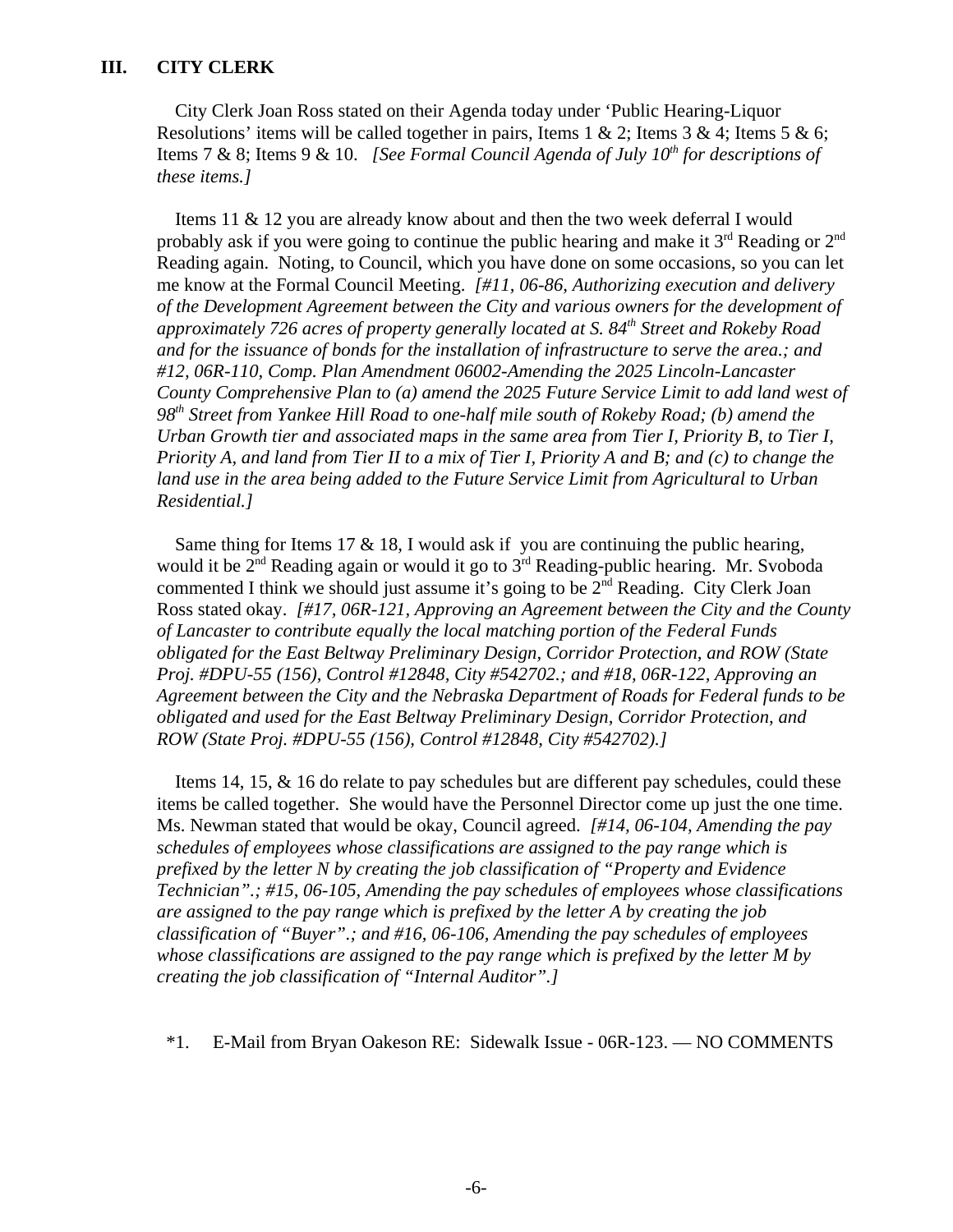# **IV. COUNCIL REQUESTS/CORRESPONDENCE**

# **JON CAMP** -

Mr. Camp stated he does want Administration to know at the "Noon" Meeting today, I'd like to bring up to my colleagues some thoughts on the Fire Department situation of having the City Council look under City Charter for doing an investigation of this. I think given all the difficulties that we have had for many years of different situations that might be (inaudible) fully look at how that department has been managed and this investigation. Ms. Newman stated she would take that has a request for some of staff to stay on for the "Noon" Meeting.

- \*1. Email from Bob Fillaus RE: Reduce tax  $\&$  fee burden for wage earners. NO COMMENTS
- \*2. Email from Bryan Jones RE: Do not support proposal of taking full advantage of recent property tax revaluations and not lowering city's levy on property. — NO COMMENTS
- 3. Email from Jean Yost RE: Lincoln taxes causes couples to move out of state. NO COMMENTS
- 4. Letter from Mary E. Geisler RE: Suggestions on 1) ambulance service, and 2) possible arena location. — NO COMMENTS

# **JONATHAN COOK - ABSENT**

# **ROBIN ESCHLIMAN - NO COMMENTS**

- \*\*1. Article on "Supreme Court Rules Against Excessive Regulation" for affordable housing in two wetlands cases. — NO COMMENTS
- \*2. Letter from Robin Eschliman to City Directors, June 23, 2006. NO COMMENTS
- \*3. Letter from Bonnie Coffey/Lincoln-Lancaster Women's Commission, "Concealed Carry Law Issues". — NO COMMENTS
- 4. "Put the Brakes on Keno!" petition with 53 names collected by Ginger Colton. NO COMMENTS
- 5. "Put the Brakes on Keno!" petition with 11 names. NO COMMENTS

#### **DAN MARVIN - ABSENT**

# **ANNETTE McROY - NO COMMENTS**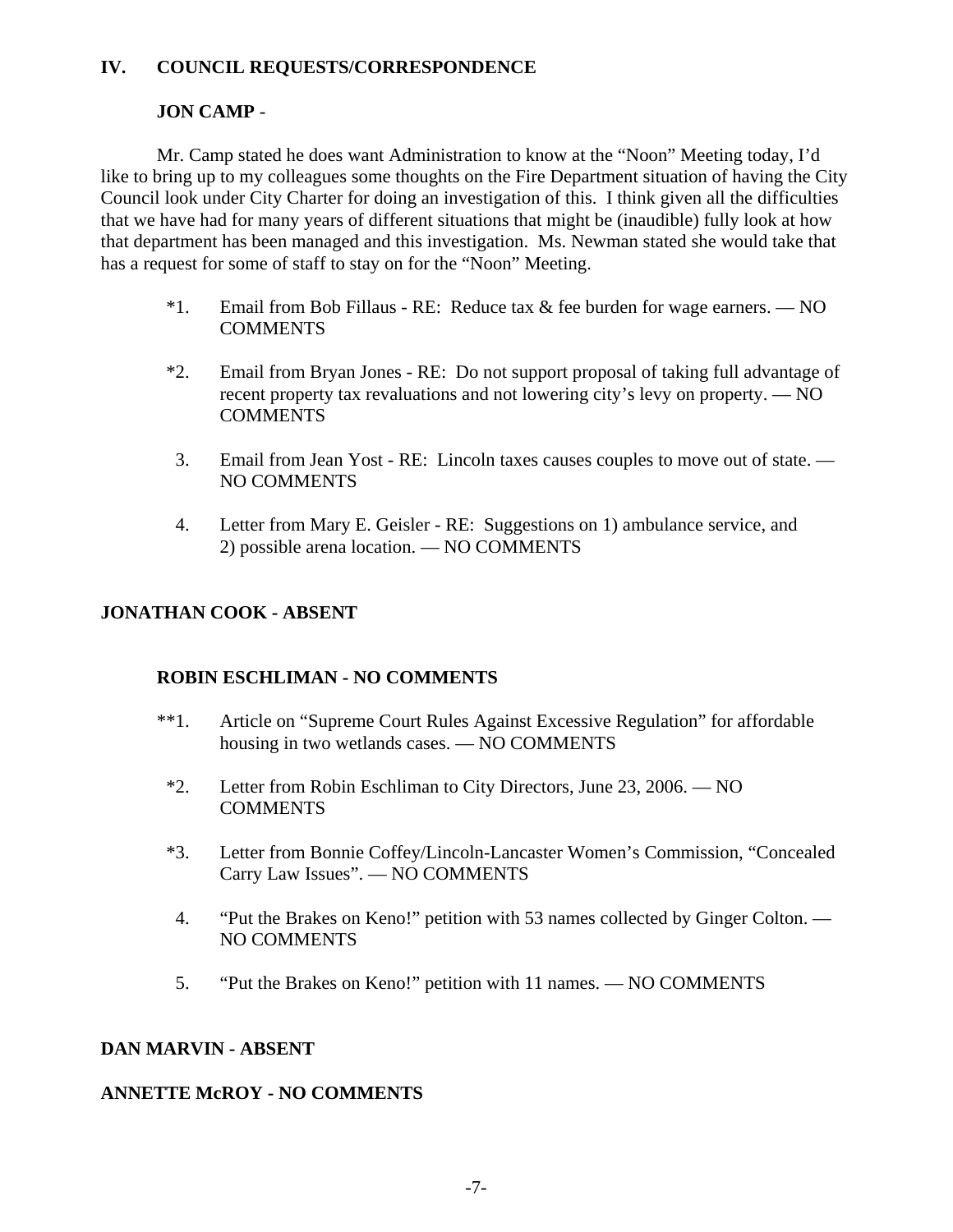# **PATTE NEWMAN** -

Ms. Newman asked Karl Fredrickson (Public Works & Utilities Director) if he had a chance to look at the Public Works Department (inaudible)? Mr. Fredrickson replied he found a copy, he has not read through it, but he saw there's several internal changes, and draft (inaudible). Ms. Newman commented she does not see 'draft' any where across the top and she would just say that it would be very nice if Public Works would sit down with some of the other players. Noting, it didn't sound like Larry Worth knew what we knew to this and I'm not sure some of the other people who work on the Comprehensive Plan had seen some of the things that have gone into it and some are just not acceptable, thanks. Mr. Fredrickson commented we're in agreement.

- \*\*1. Response from Randy Hoskins, Public Works City Traffic Engineer RE: On traffic light at  $33<sup>rd</sup>$  & Holdrege Streets. — NO COMMENTS
- \*\*2. Request to Dana Roper, City Attorney/Karl Fredrickson & Marc Rosso, Public Works & Utilities Department - RE: Graffiti - (RFI#39 - 06/22/06). — NO **COMMENTS**

#### **KEN SVOBODA - NO COMMENTS**

#### **V. MISCELLANEOUS** -

- \*\*1. Email from Norman Stimbert RE: Citizens paying high taxes and has suggestions on the City, Mayor, and County members being more fiscal problem solvers. — NO **COMMENTS**
- \*\*2. Email from Mike Washington RE: Supports Planning Commission's approval of Greg Sanford's permit for soil mining. — NO COMMENTS
- \*\*3. Email from Stephen & Jeanne Nazario RE: Opposed to sidewalks in the Edenton South Neighborhood. — NO COMMENTS
- \*\*4. Email from Beatty Brasch RE: Pitfalls of the "Stop Overspending in Nebraska" petition. — NO COMMENTS
- \*\*5. Email from Susan Merrill RE: Status of an animal shelter for the city. NO **COMMENTS**
- \*\*6. Email from Mary Emmons RE: Developer fees. NO COMMENTS

#### **Miscellaneous -- Opposed to the Mayor's Conceal Carry Ban Received week of July 3, 2006**

- \*1. Email from Don Bougger. NO COMMENTS
- \*2. Email from Scott Sandquist. NO COMMENTS
- \*3. Email from Ronnie Olson. NO COMMENTS
- \*4. Email from Joe Binge. NO COMMENTS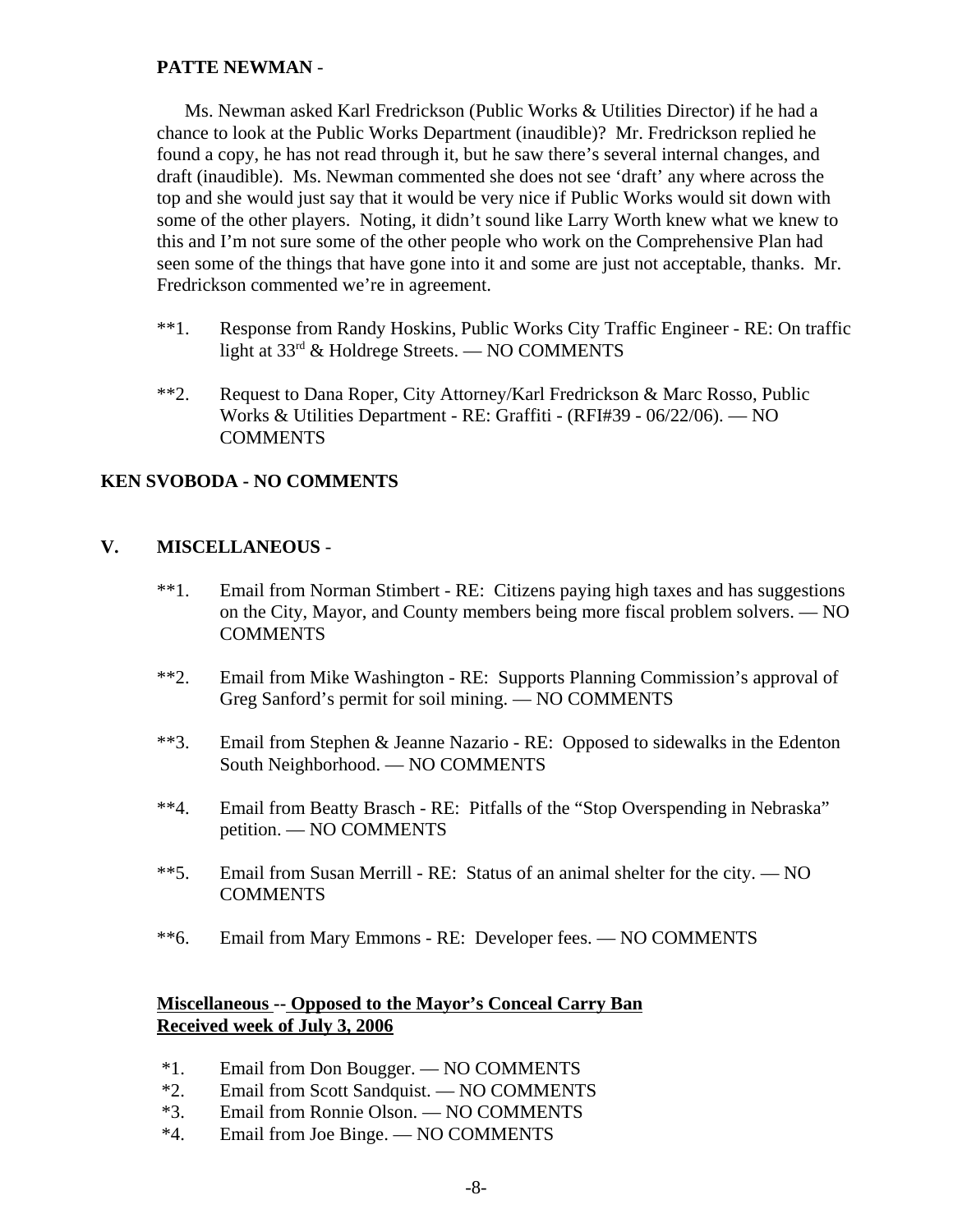- \*5. Email from Shirley R. Anderson. NO COMMENTS
- \*6. Email from Sam Rupp. (Two copies received on same day) NO COMMENTS
- \*7. Email from John Swancara. NO COMMENTS
- \*8. Letter from Clarice M. Lawson. NO COMMENTS
- \*9. Memo from John Turner. NO COMMENTS

#### **Miscellaneous –Received week of July 3, 2006**

- \*1. "Put The Brakes On Keno"- RE: Signatures of people opposed to new Keno locations, 21 names. — NO COMMENTS
- \*2. Letter from Wavell Marcsisak RE: Thoughts on continued hike in property tax. — NO COMMENTS
- \*3. Email from Kay Ballard RE: Sidewalk issue Desire that a sidewalk not be put in on the south side of Stevens Ridge Road. — NO COMMENTS
- \*4. Email from Marilyn Hoskins RE: Suggestions after listening to the Mayor's proposed budget. — NO COMMENTS
- \*5. Email from Jayne Sebby RE: Property tax levy rate must be reduced & proposed city budget slashed to a reasonable, affordable rate. — NO COMMENTS
- \*6. Email from Joel Christiansen RE: Budget concerns. NO COMMENTS
- \*7. Email from Daylene Kollmorgen RE: Do not use 100% of mill levy concerning Mayor's budget, believe it would be irresponsible. — NO COMMENTS
- \*8. "Put The Brakes On Keno" RE: Signatures of people opposed to new Keno locations, 6 names. — NO COMMENTS
- \*9. Email from Ryan Burger RE: Need for left turn lights for north and south traffic at  $14<sup>th</sup>$  & Superior Streets. — NO COMMENTS
- \*10. Email from Tanya Forney RE: Proposed sidewalks and maintenance of existing sidewalks. — NO COMMENTS
- \*11. Email from Gary Zellweger RE: Fireworks in Lincoln. NO COMMENTS
- \*12. Email from Ron Ritchey RE: Property taxes, Work and find way to make spending cuts and reduce amount of taxes. — NO COMMENTS

#### **Miscellaneous –Received week of July 10, 2006**

1. Email from the InterLinc Action Center - RE: Taxes & budget - High budget for libraries and parks and little for health. — NO COMMENTS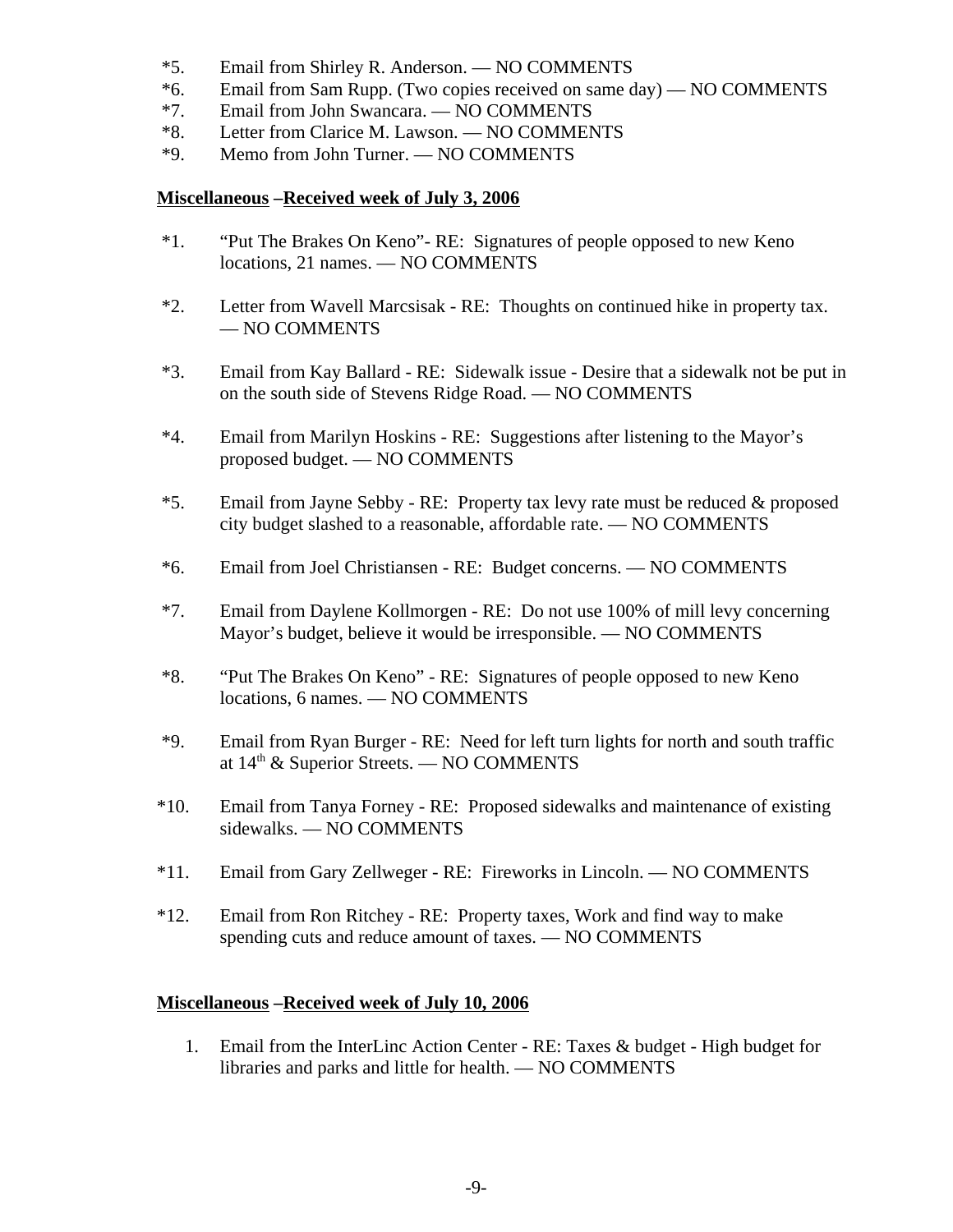- 2. Email from the InterLinc Action Center RE: Finding additional cuts to lower the tax burden, and not raising the mill levy. — NO COMMENTS
- 3. Email from Charles Sepers RE: Cutting the budget Possibly look at the buses, libraries police bicycle patrols and fines. — NO COMMENTS
- 4. Information received from the Nebraska SOS (Stop Overspending Coalition Supporters) - RE: Judge rules in favor of petitioners to circulate on public property. — NO COMMENTS
- 5. Email from Richard E. Goodman, Ph.D. RE: Support Mayor Seng's proposal to ban the carrying of concealed weapons. — NO COMMENTS
- 6. Email from Marj Manglitz RE: Support for the ban on concealed weapons. NO **COMMENTS**
- 7. Email from Joseph Turner RE: Anti-illegal immigration initiative for the City of San Bernardino, CA. — NO COMMENTS
- 8. Email from Evoynel M. Olson RE: Support the ban on concealed weapons. NO COMMENTS
- 9. Email from Allen V. Thomsen RE: Illegal fireworks, noise, hardship on animals. — NO COMMENTS
- 10. Email from Jackie Wells RE: Do not ban the conceal carry ordinance. NO **COMMENTS**
- 11. Email from Jean Sanders RE: Ban firework sales to all but professional fireworks handlers. — NO COMMENTS

# **ADDENDUM - (For July 10th)**

# **I. MAYOR -**

- 1. NEWS RELEASE RE: Mayor Accepts Fire Chief's Resignation: Places Assistant Chief On Administrative Leave. — [Mayor Seng discussed this issue earlier with Council under "I. Mayor".] (See that discussion)
- 2. NEWS RELEASE RE: Mayor Seng's Public Schedule Week of July 8 through 14, 2006-Schedule subject to change. — NO COMMENTS

# **II. CITY CLERK - NONE**